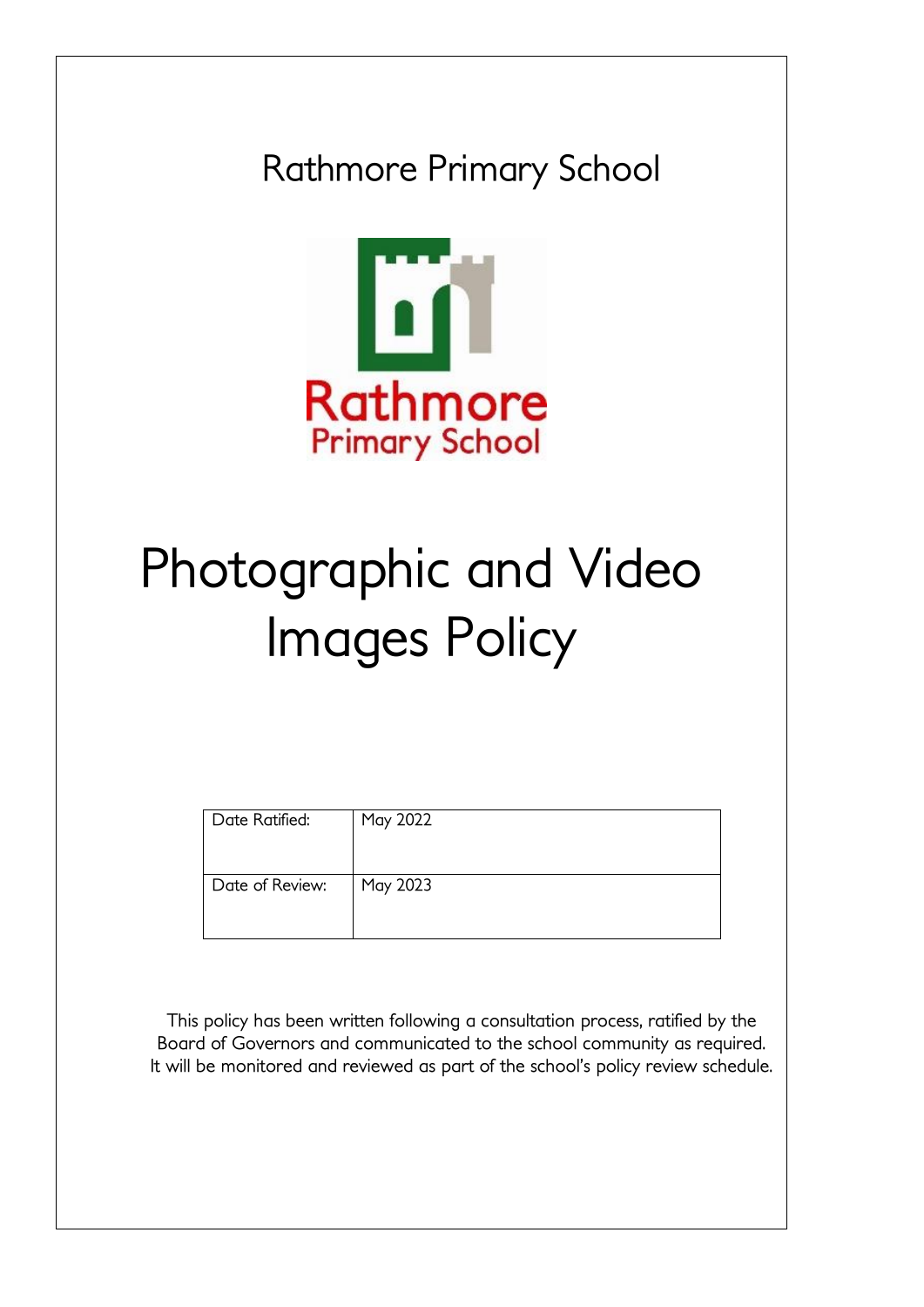

## A Policy on

Photographic and Video Images

Article 3 (UNCRC) "The best interests of the child must be a top priority in all decisions and actions that affect children."

## For the remainder of this document the term 'image' will be used to describe all photographic and video imagery, both digital and in print.

As the use of images is becoming an increasing part of the school curriculum, this policy seeks to clarify issues surrounding the recording, storing and publishing of images at Rathmore Primary School and Nursery.

In addition to the curricular demands of working with imagery, we believe that the responsible use of pupil's images can make a valuable contribution to the life and morale of the school. The use of photographs in school publicity materials can increase pupil motivation and help parents and the local community identify and celebrate the school's achievements.

We only use images that the Principal and Board of Governors consider suitable and which appropriately represent the range of activities the school provides and the values it adheres to.

Through this policy we aim to respect children and parents' rights of privacy and minimise the risks to which children can be exposed to through the misuse of images. The policy takes account of both data protection and child protection issues.

Under the terms of the General Data Protection Regulation 2018, all photographs and video images of children and staff alike are classified as personal data. This means that no image can be used for display or for school publicity etc., unless consent is given by or on behalf of the individual concerned.

## Parental permission

All parents and carers will be asked to sign a consent form allowing their child to be photographed or videoed while taking part in school activities, and for the image to be used within the school as well as outside. This form will be issued to parents or guardians of all children at the beginning of the school year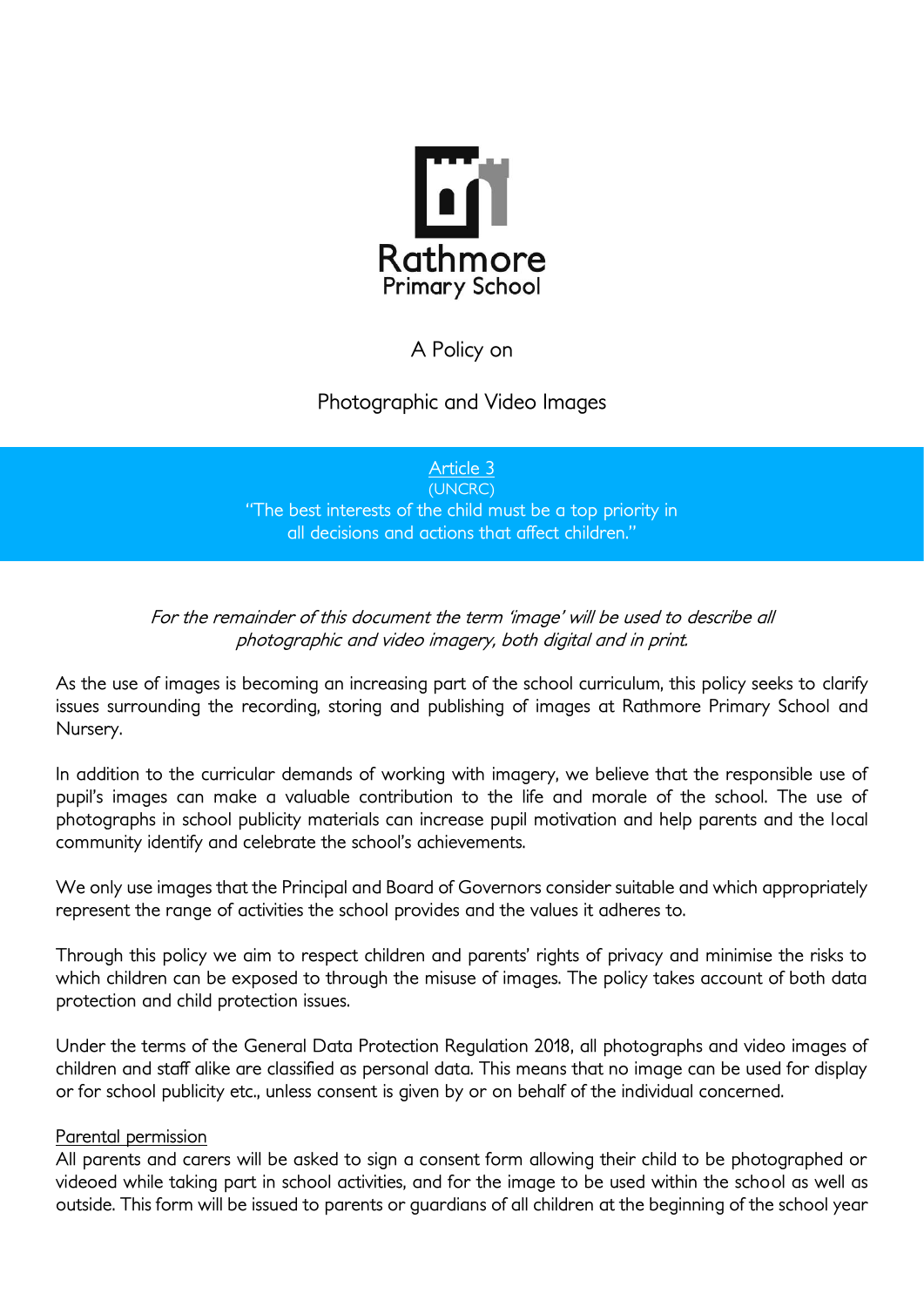and will seek permission to record, store and publish the images for that year. This consent will be granted for the lifetime of the image.

Where parents or carers do not give their consent, then the children concerned will not have pictures taken of them. If a parent withdraws their permission for the use of images, they must contact the school office in writing.

It is presumed that all parents grant consent for the images to be used with regards curricular activities that meet the requirements of the Northern Ireland curriculum and annual school photographs which are added to school computer records and sent home for purchase.

The permissions requested will include the internal use of images for curricular and extra-curricular activities, display purposes and staff training. Direct communication between the school and parents is in the form of the Seesaw App, which can be downloaded for use on phones and tablets.

Additionally permissions will be requested for the use of images to be used externally. This may include the official school website and social media sites, direct correspondence with the parental body, documentation such as the school prospectus, and school marketing campaigns.

The third permission requested will cover the use of external agencies taking and using images, such as the local newspapers, TV companies, the EA and Department of Education or professional videographers for school performances.

#### Images in the Curriculum

The Northern Ireland curriculum recognises that the appropriate recording, storing, manipulating and publishing of images is an essential skill for pupils to learn and a major focus of the curriculum is dedicated to empowering pupils to do so responsibly. At Rathmore, we deliver the full curriculum and expect our pupils to leave P7 proficient in meeting these requirements. These images will be taken on school devices such as digital cameras or iPads and stored securely on the Department of Education's C2K system, school laptops and encrypted hard drives. Both are protected through strict access controls, offering high levels of security.

Our internal school database (SIMS) is updated periodically with a photograph of each pupil.

Digital images will be deleted from the school's internal resource library, whilst print versions will be destroyed or returned to the pupil.

#### Images for Internal Use

Images used for school purposes may include class charters, celebrating our pupils' birthdays and achievements and task boards. Occasionally the recording of lessons have been used as part of our staff development programme and review processes. Such footage will only ever be used in a school context and will not be used outside of the school unless subsequent permission is gained. When no longer needed, digital images for internal use will be deleted from the school's internal resource library. Any print copies will be returned to the pupil or destroyed.

## Images and Videos for Direct Communication (Seesaw App)

The use of images in this context refers to the direct communication between the school and parents through the Seesaw App. This app creates a digital portfolio for each pupil and also serves as an instant communication tool, keeping you up to date with your child's learning and news/information about events in school.